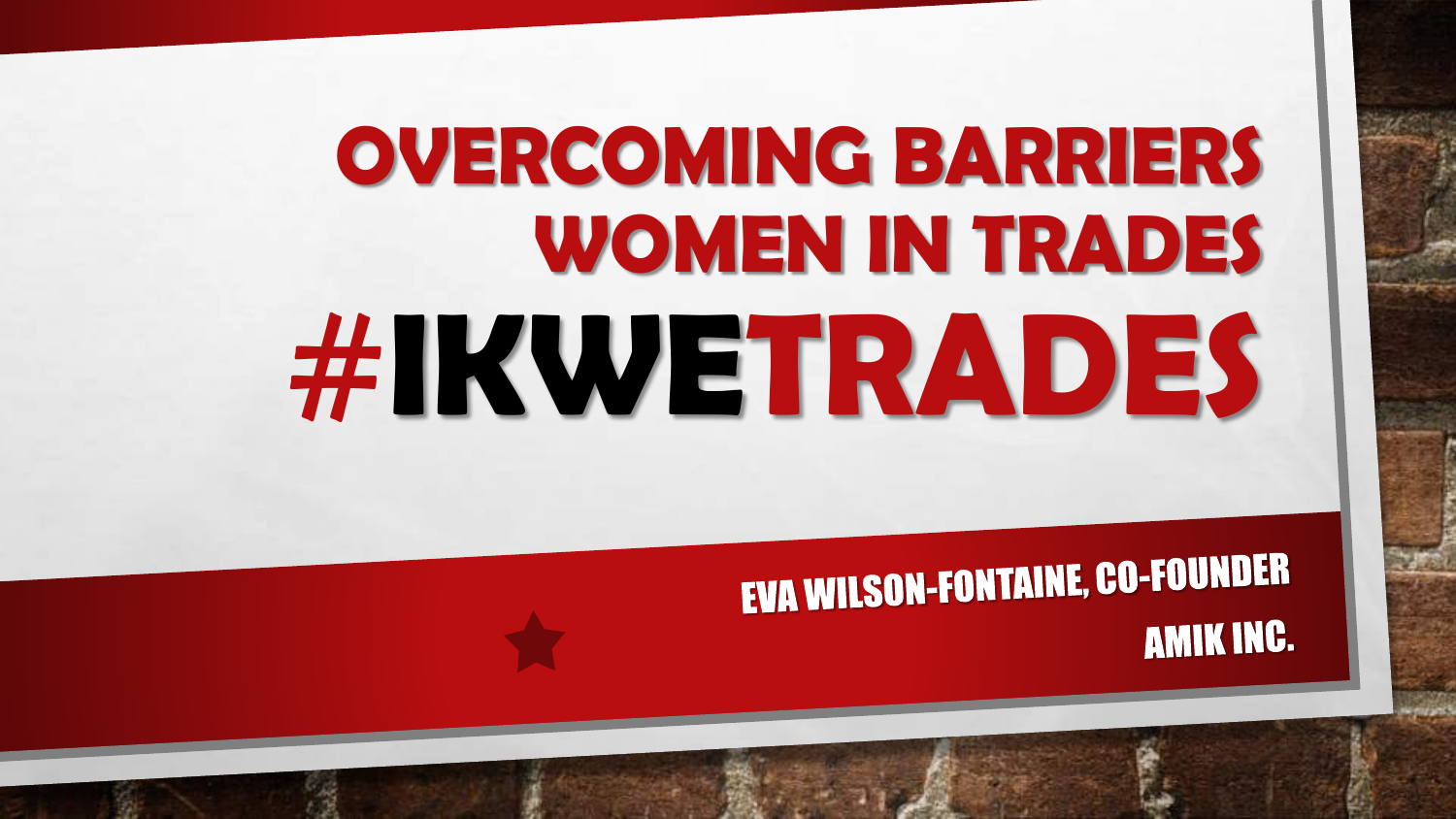## INTRODUCTION

- AMIK.CA CREATED ~ TO MEET THE DEMANDS OF INDUSTRY TO HIRE INDIGENOUS WORKERS
- ACCORDING TO BUILDFORCE CANADA, WHICH TRACKS INDUSTRY TRENDS, AN ESTIMATED 277,000 NEW CONSTRUCTION WORKERS WILL BE NEEDED BY 2027 IN ORDER TO MEET LABOUR REQUIREMENTS AND COUNTER THE RISING RETIREMENT OF CANADIAN WORKERS.
- THAT'S GOOD NEWS FOR WOMEN, WHO CAN PLAY A HUGE ROLE IN HELPING TO ADDRESS THIS SKILLS GAP.
- STUDIES SHOW THAT WOMEN GIVE ORGANIZATIONS A COMPETITIVE ADVANTAGE THROUGH INCREASED PRODUCTIVITY, ENHANCED REPUTATION AND EMPLOYER LOYALTY. WOMEN-DOMINATED TEAMS HAVE AN EYE FOR DETAIL, AND THEY BRING A PERSPECTIVE THAT SUPPORTS SUCCESSFUL BUSINESS STRATEGIES."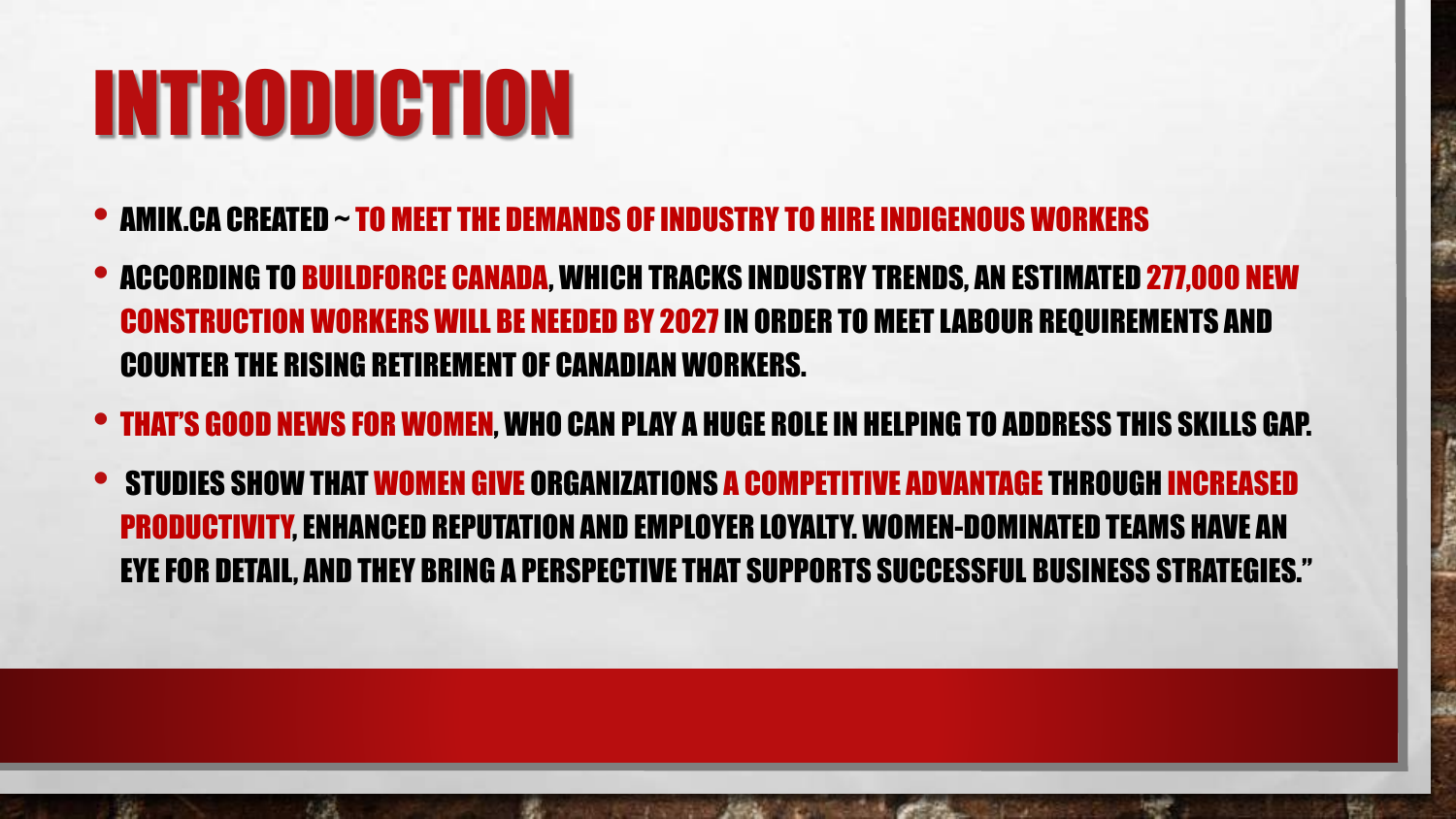### BARRIERS TO WOMEN ENTERING THE TRADES

• WE ARE SEEING MORE AND MORE WOMEN ON CONSTRUCTION SITES – AN INDUSTRY THAT HAS BEEN PREDOMINATELY MALE DOMINATED.



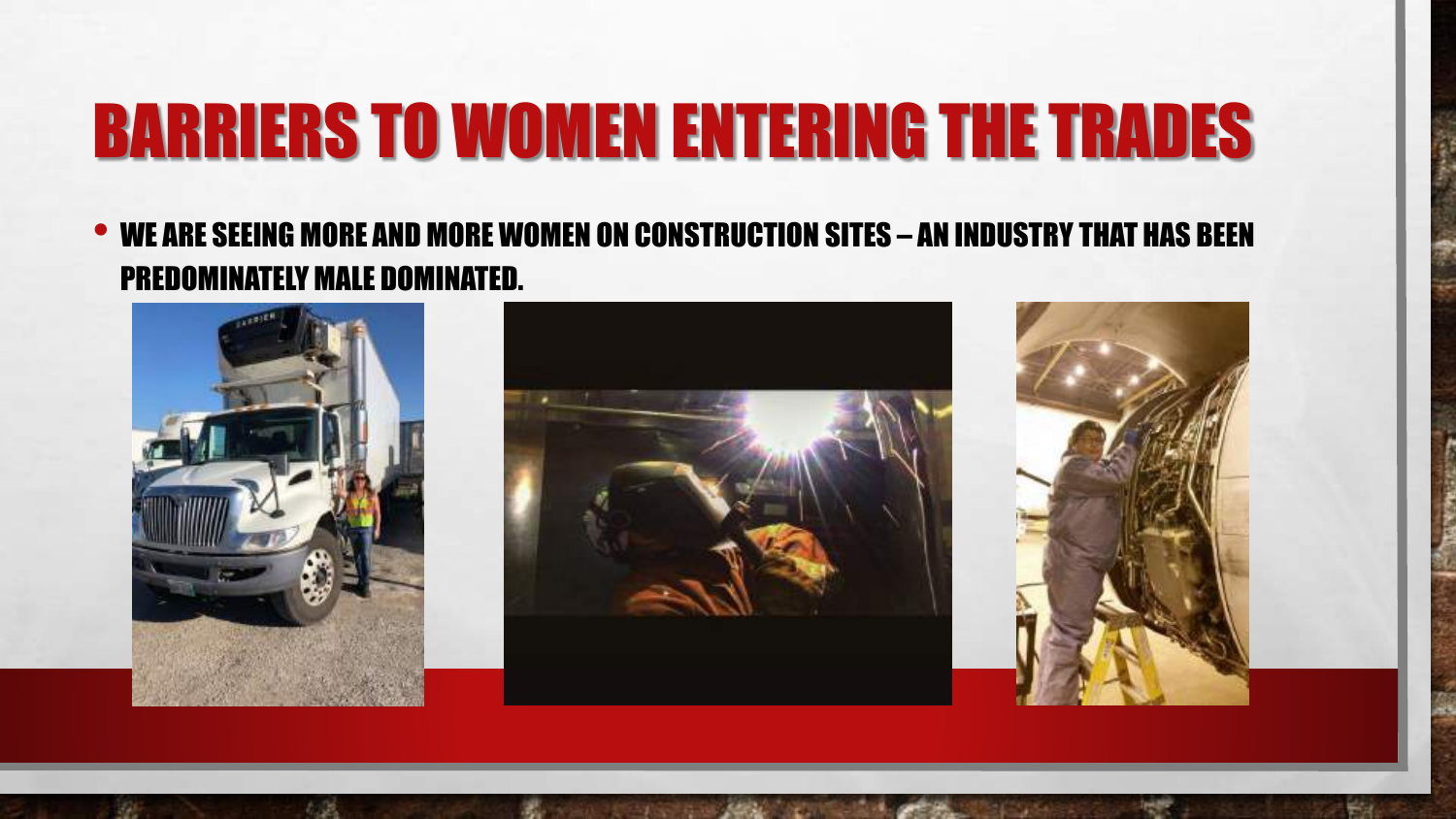

- •FEW WOMEN IN MANAGEMENT AND SUPERVISORY ROLES
- VERY FEW ROLE MODELS
- SINGLE MOTHERS NEED FOR QUALITY AND RELIABLE CHILDCARE
- PERCEPTION THAT TRADES IS ONLY FOR MEN
- USE OF OFFENSIVE LANGUAGE ON THE JOB SITE
- TRAVEL REQUIREMENTS OF THE JOB

心底

 $\mathcal{L}$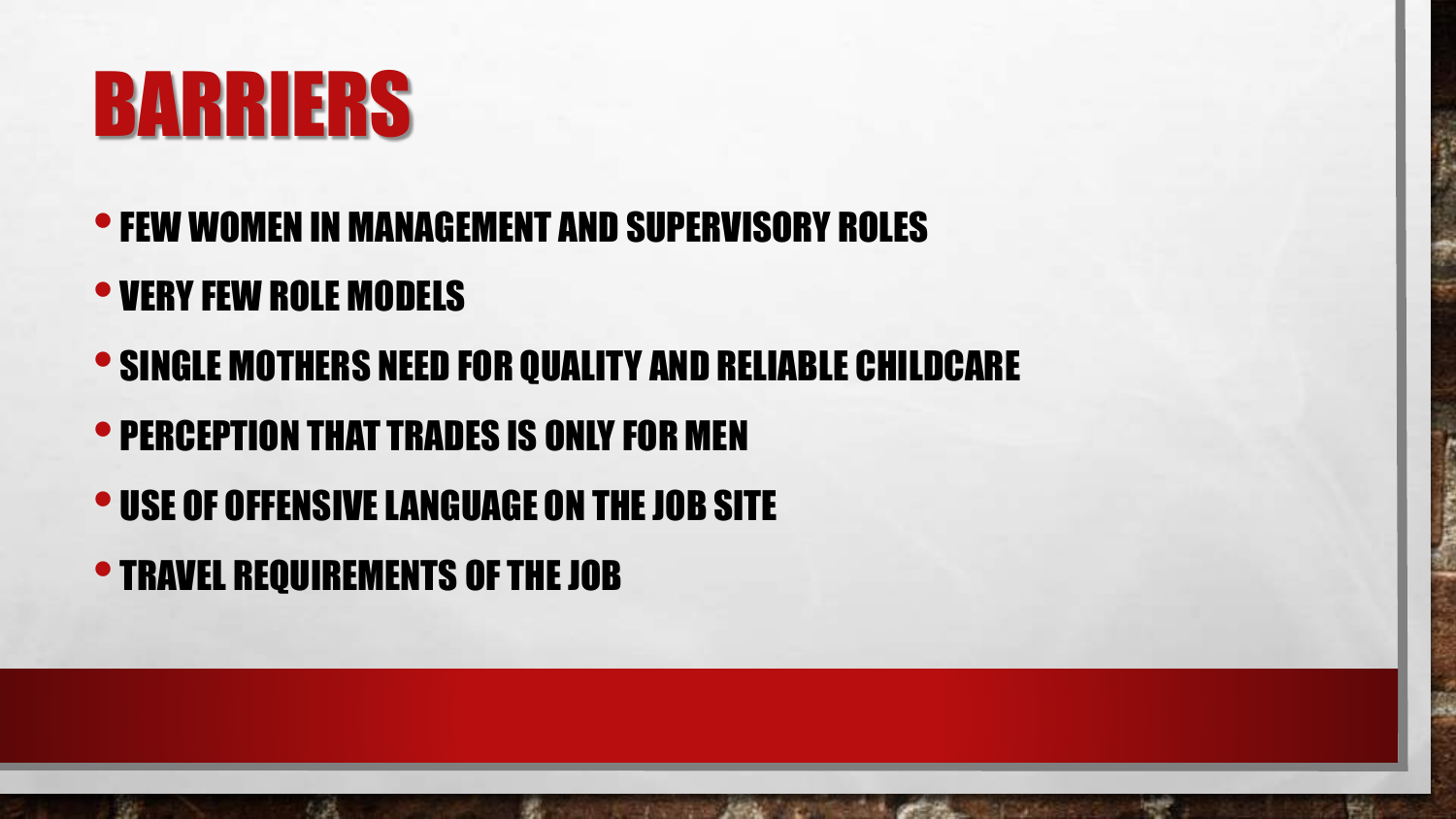## BARRIERS

- SYSTEMATIC BARRIERS PREVAILING ATTITUDES THAT TRADES ARE ONLY FOR MEN!
- REFERRAL PROCESS -FEW WOMEN IN TRADES & ON JOB SITES TO REFER OTHER WOMEN
- ON THE JOB HARASSMENT & BULLYING DISCRIMINATORY ATTITUDES & DETRIMENTAL BEHAVIOURS ON JOB SITES
- EQUITABLE HIRING PRACTICES GENDER-BASED COMPANIES' PRACTICES, POLICIES, NORMS AND STANDARDS
- TERMINOLOGY IN ADVERTISING USING TERMS LIKE "TRADESMEN", "JOURNEYMEN"
- ACCOMMODATIONS GENDER SPECIFIC

心底

-91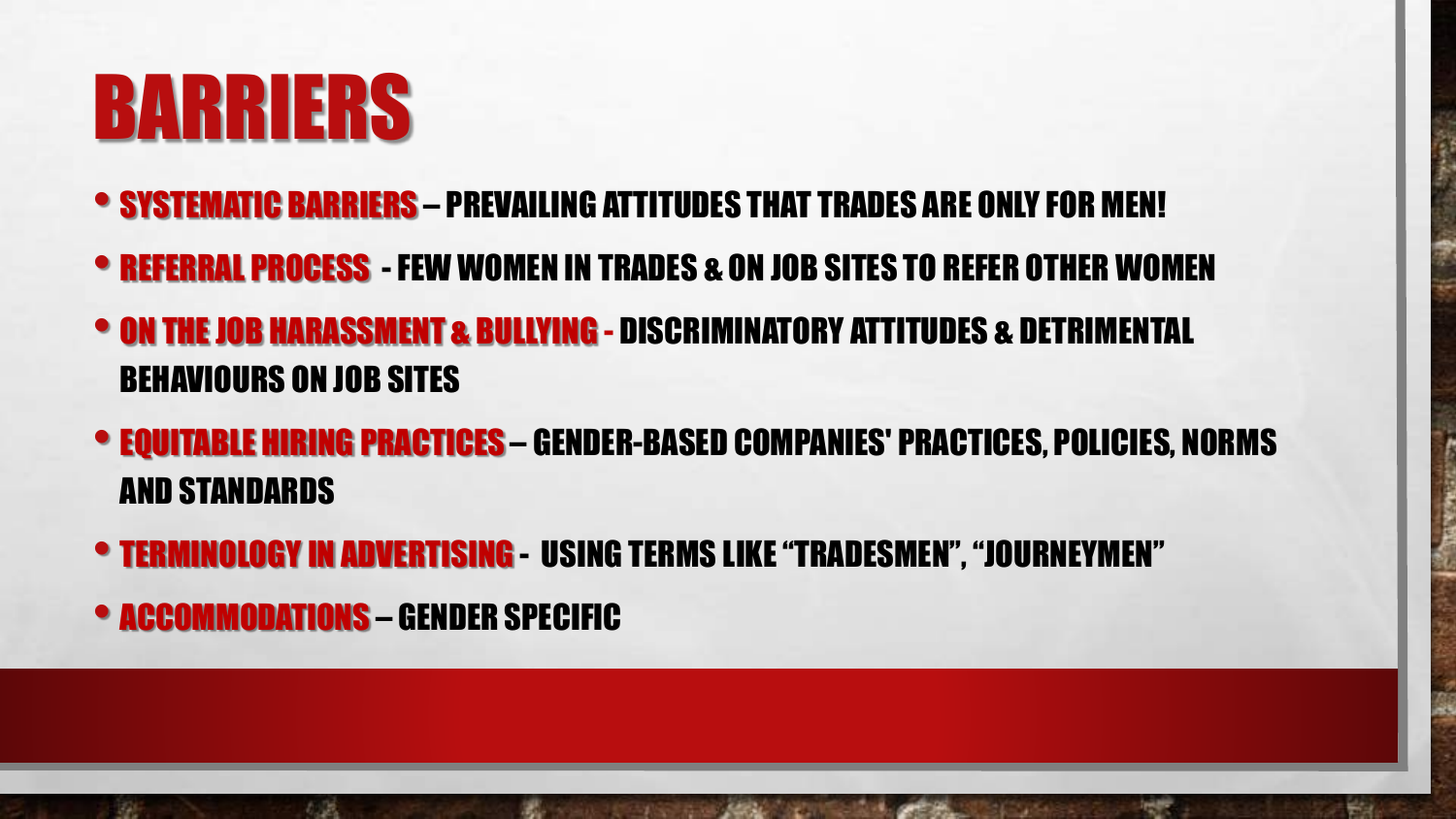# SOFT SKILLS ~ WORK ETHICS

- COMMUNICATE EFFECTIVELY IN A VARIETY OF SITUATIONS ~ WRITTEN / VERBAL
- DEPENDABILITY
- TEAMWORK
- **ORGANIZATION**
- ADAPTABILITY
- LEADERSHIP
- TECHNOLOGY LITERACY

心底

- **INITIATIVE**
- **CREATIVITY**

196

- HONESTY & INTEGRITY
- INTERPERSONAL SKILLS
- PUNCTUALITY
- RESPONSIBILITY
- **COMMITMENT**
- EMPATHY
- CRITICAL THINKING
- MOST IMPORTANT !!!!
- A GOOD WORK ATTITUDE !

**Wind** 

#### These are VALUABLE across ALL INDUSTRIES!